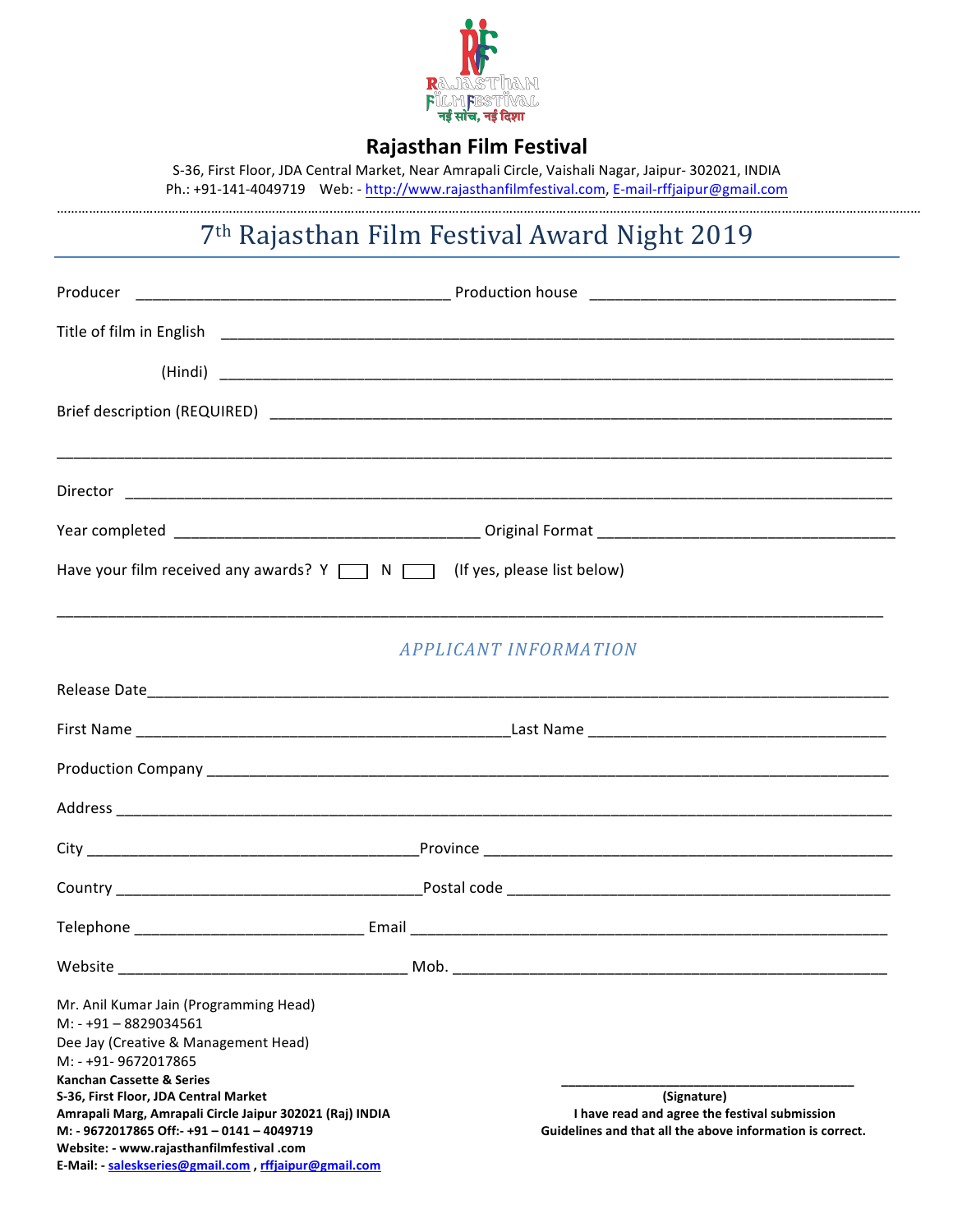# 7<sup>th</sup> Rajasthan Film Festival Award Night 2019

## Nomination for Award Categories (Rajasthani Cinema)

| 1. Best Director                |  |
|---------------------------------|--|
| 2. Best Music Director          |  |
| 3. Best Cinematographer         |  |
| 4. Best Actor in Leading Role   |  |
| 5. Best Actress in Leading Role |  |
| 6. Best Singer (Male)           |  |
| 7. Best Singer (Female)         |  |
| 8. Best lyrics Writer           |  |
| 9. Best Negative Performance    |  |
| 10. Best Supporting Performance |  |
| 11. Best Writer                 |  |
| 12. Best Movie                  |  |

## SONG DETAILS

|    | S.No. Track Name                                         | Male Singer | Female Singer | Music Director                                            | Lyrics Writer |
|----|----------------------------------------------------------|-------------|---------------|-----------------------------------------------------------|---------------|
| 1. |                                                          |             |               |                                                           |               |
| 2. |                                                          |             |               |                                                           |               |
| 3. |                                                          |             |               |                                                           |               |
| 4. |                                                          |             |               |                                                           |               |
| 5. |                                                          |             |               |                                                           |               |
| 6. |                                                          |             |               |                                                           |               |
| 7. |                                                          |             |               |                                                           |               |
|    | Mr. Anil Kumar Jain (Programming Head)                   |             |               |                                                           |               |
|    | $M: -+91 - 8829034561$                                   |             |               |                                                           |               |
|    | Dee Jay (Creative & Management Head)                     |             |               |                                                           |               |
|    | M: - +91-9672017865                                      |             |               |                                                           |               |
|    | <b>Kanchan Cassette &amp; Series</b>                     |             |               |                                                           |               |
|    | S-36, First Floor, JDA Central Market                    |             |               | (Signature)                                               |               |
|    | Amrapali Marg, Amrapali Circle Jaipur 302021 (Raj) INDIA |             |               | I have read and agree the festival submission             |               |
|    | M: - 9672017865 Off:- +91 - 0141 - 4049719               |             |               | Guidelines and that all the above information is correct. |               |
|    | Website: - www.rajasthanfilmfestival .com                |             |               |                                                           |               |
|    | E-Mail: - saleskseries@gmail.com, rffjaipur@gmail.com    |             |               |                                                           |               |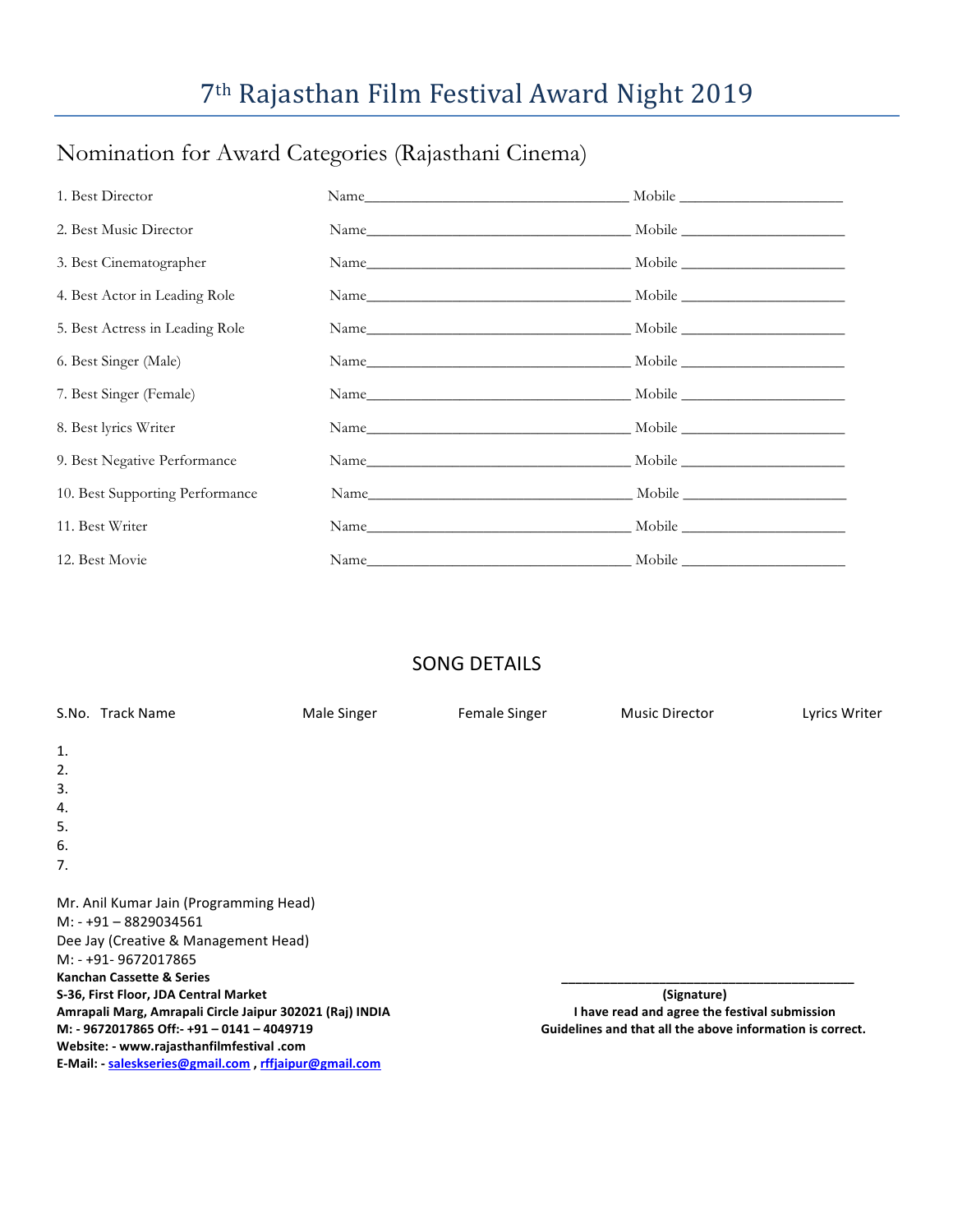# 7<sup>th</sup> Rajasthan Film Festival Award Night 2019

## Nomination for Award Categories (Other Regional Cinema)

| 1. Best Director                |                           |  |
|---------------------------------|---------------------------|--|
| 2. Best Music Director          |                           |  |
| 3. Best Actor in Leading Role   |                           |  |
| 4. Best Actress in Leading Role |                           |  |
| 5. Best Singer (Male)           |                           |  |
| 6. Best Singer (Female)         |                           |  |
| 7. Best Comic Performance       |                           |  |
| 8. Best Negative Performance    | Name Mobile Mobile Mobile |  |
| 9. Best Supporting Male         |                           |  |
| 10. Best Supporting Female      |                           |  |
| 11. Best Writer                 | Name Mobile Mobile        |  |
| 12. Best Movie                  |                           |  |

### SONG DETAILS

| S.No.                     | <b>Track Name</b>                                                                                         | Male Singer | <b>Female Singer</b>                                      | <b>Music Director</b> |
|---------------------------|-----------------------------------------------------------------------------------------------------------|-------------|-----------------------------------------------------------|-----------------------|
| 1.                        |                                                                                                           |             |                                                           |                       |
| 2.                        |                                                                                                           |             |                                                           |                       |
| 3.                        |                                                                                                           |             |                                                           |                       |
| 4.                        |                                                                                                           |             |                                                           |                       |
| 5.                        |                                                                                                           |             |                                                           |                       |
| 6.                        |                                                                                                           |             |                                                           |                       |
| 7.                        |                                                                                                           |             |                                                           |                       |
|                           |                                                                                                           |             |                                                           |                       |
|                           | Mr. Anil Kumar Jain (Programming Head)                                                                    |             |                                                           |                       |
| $M: -+91 - 8829034561$    |                                                                                                           |             |                                                           |                       |
|                           | Dee Jay (Creative & Management Head)                                                                      |             |                                                           |                       |
| M: - +91-9672017865       |                                                                                                           |             |                                                           |                       |
| Kanchan Cassette & Series |                                                                                                           |             |                                                           |                       |
|                           | S-36, First Floor, JDA Central Market                                                                     |             | (Signature)                                               |                       |
|                           | I have read and agree the festival submission<br>Amrapali Marg, Amrapali Circle Jaipur 302021 (Raj) INDIA |             |                                                           |                       |
|                           | M: - 9672017865 Off:- +91 - 0141 - 4049719                                                                |             | Guidelines and that all the above information is correct. |                       |
|                           | Website: - www.rajasthanfilmfestival .com                                                                 |             |                                                           |                       |
|                           | E-Mail: - saleskseries@gmail.com, rffjaipur@gmail.com                                                     |             |                                                           |                       |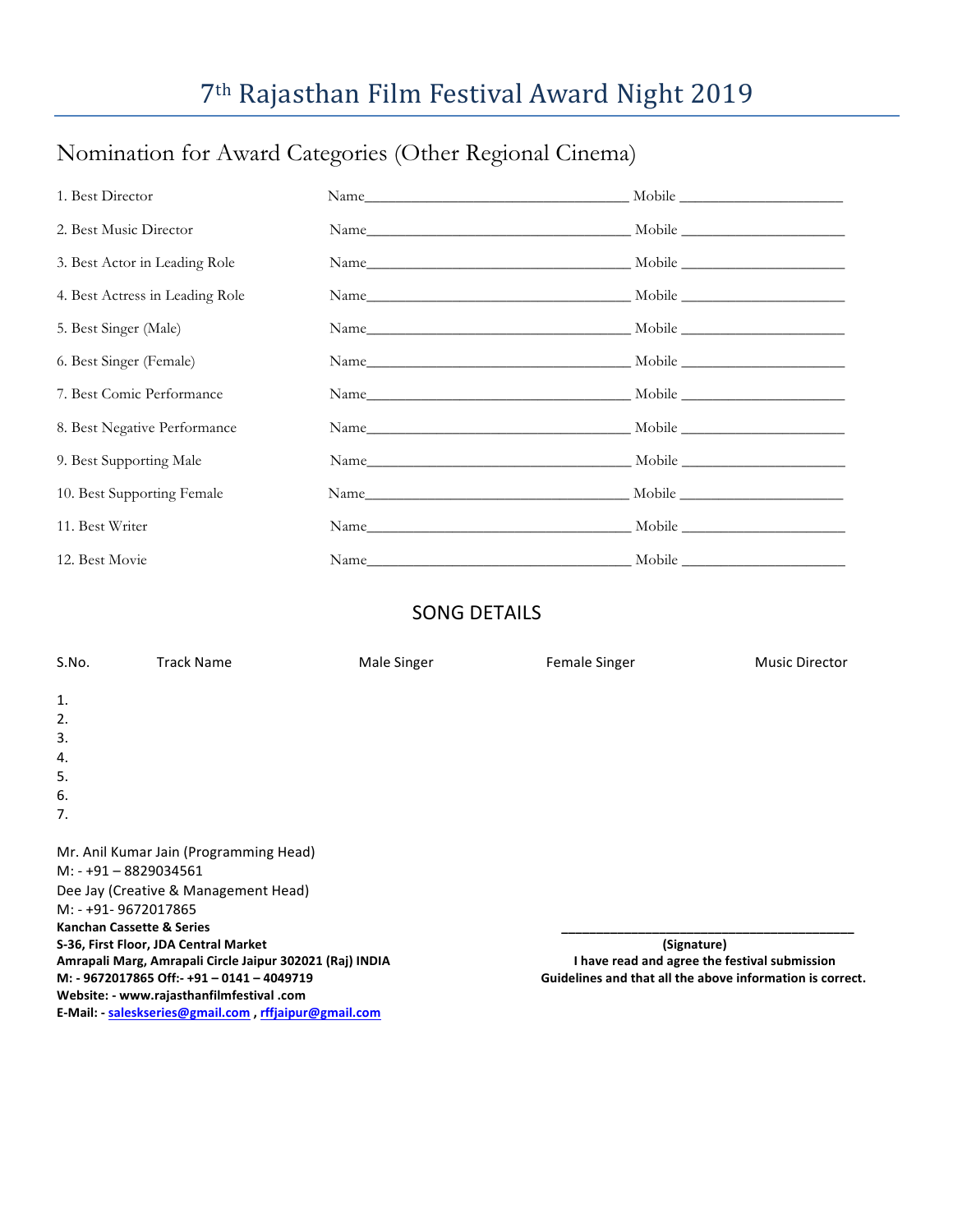#### **Eligibility Regulations**

#### **1. Eligibility**

- a) Any Indian or foreign film producer or director can submit their feature film only produced in any Indian regional language.
- b) RFF will accept released feature film between 15 August 2018 to 15 August 2019.
- c) Films produced in Rajasthani language should apply in Rajasthani Cinema Nomination Categories only.
- d) Films produced in other regions of India (except Rajasthani Language) should apply in Other Regional Cinema Nomination Categories only.

#### **2. How to Apply?**

- a) Online Entry Form of **RFF 2019** is available on **www.rajasthanfilmfestival.com**
- b) Offline Applicant can submit in Festival Office.
- c) Entry Fee There is no entry fee for films
- d) Entrants are required to submit Pen drive/ DVDs/Blu-ray of the film, packed properly and freight pre-paid.
- e) **Festival Office Address (Film Submit By Couriers)** 
	- **" Rajasthan Film Festival**

#### **Kanchan Cassette & Series**

Address: S-36, First Floor, JDA Central Market, Near Amrapali Circle, Vaishali Nagar, Jaipur- 302021, INDIA Ph.: +91-141-4049719 Web: - http://www.rajasthanfilmfestival.com, E-mail-rffjaipur@gmail.com"

#### **3. Nomination List**

a) A Complete Nomination schedule of selected films and person shall be put up on the festival website: around September 15, 2019.

#### **4. Format for Jury Screening**

#### FORMATS ARE ACCEPTED. (MOV, MP4)

| <b>Digital</b> | $\div$ Blue Ray                                           |
|----------------|-----------------------------------------------------------|
|                | $\div$ High Definition – Frame Size 1920 x 1080 .mov, bit |
|                | rate 25 mbps & above Apple Pro Res $4:2:2$                |
|                | $\div$ Frame Size – 1920 x 1080 .MP4, bit rate 25         |
|                |                                                           |

#### **5. Selection Process:**

- **a)** Selection of films / videos for RFF 2019 will be done by a committee whose decision will be final. However, Festival Authorities reserve the right to accept or reject any film that is likely to offend sentiments, feelings or sensibilities of any caste, community, religion and sect or is likely to promote racism or ill will in the society.
- b) Films once selected and submitted for the Film Festival will not be allowed to be withdrawn under any circumstances, until the Festival is over.
- c) The decision of the Selection Committees shall be final & binding on all.
- d) Participation in the festival implies acceptance of Festival Regulations.

#### **6. Rights of Festival Directorate**

a) Festival Directorate reserves the right to accept or not to accept any film on any ground without assigning any reason.